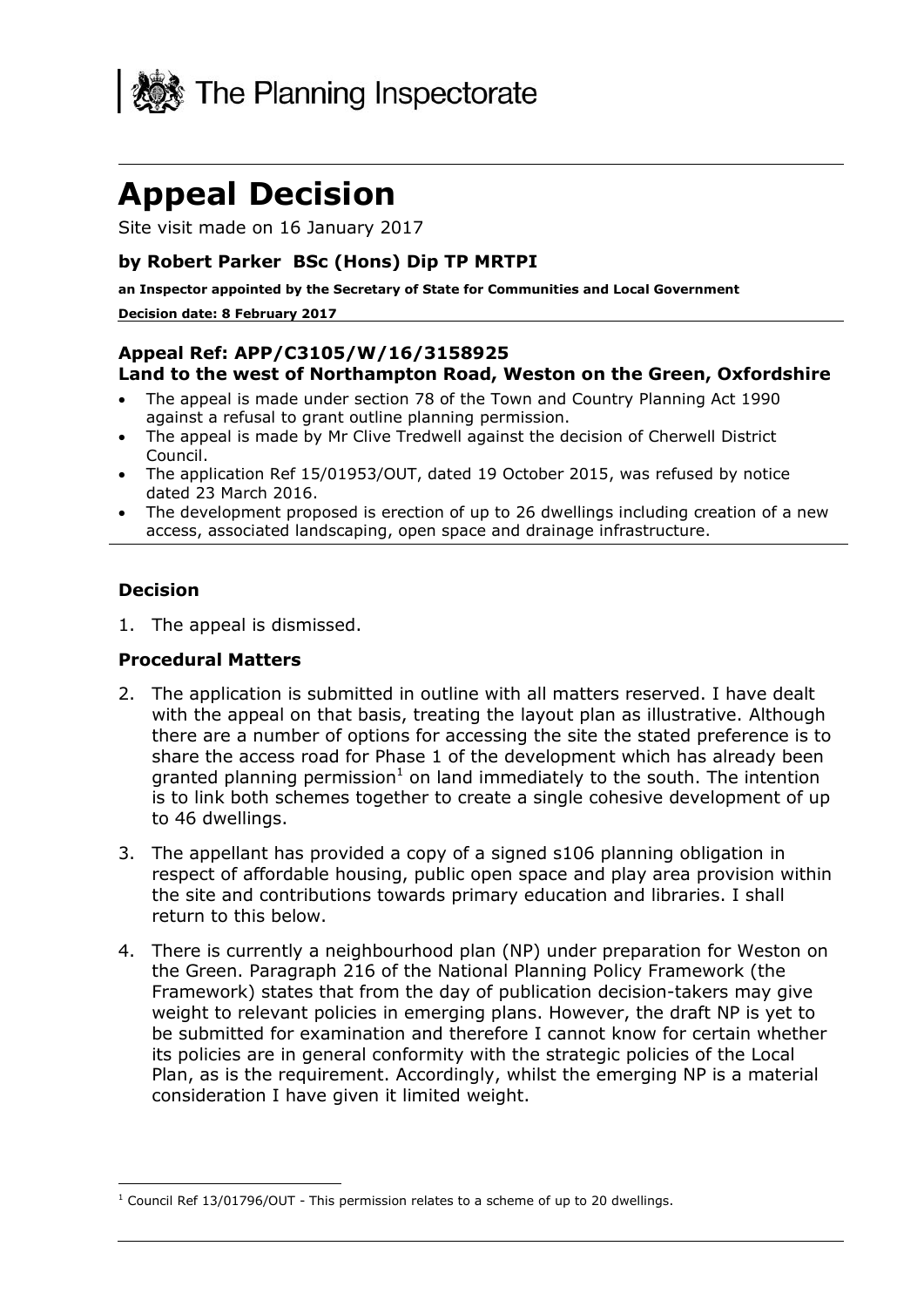# **Main Issues**

- 5. I consider that the main issues in this case are:
	- a) whether the principle of development on this scale is acceptable, having regard to the policies of the development plan and the location of the site in relation to services and facilities;
	- b) the effect of the proposal on the character and setting of the village; and
	- c) in light of my findings on the above issues and any benefits brought forward by the proposal, whether the scheme would constitute a sustainable form of development.

### **Reasons**

#### *Principle of development*

- 6. The starting point for any assessment must be the development plan. Section 38(6) of the Planning and Compulsory Purchase Act 2004 requires that planning applications are determined in accordance with the development plan unless material considerations indicate otherwise.
- 7. The development plan in this particular instance comprises The Cherwell Local Plan 2011-2031 Part 1 (2015) (CLPP1) together with the saved policies of the Cherwell Local Plan 1996 (CLP). The former was examined after the publication of the Framework and adopted very recently. It is common ground that its policies are up-to-date and consistent with national planning policy.
- 8. In order to meet the strategic targets for housing delivery, Policy Villages 2 of the CLPP1 states that a total of 750 homes will be delivered at Category A villages, in addition to the rural allowance for small site windfalls and planning permissions for 10 or more dwellings as at 31 March 2014. The policy explains that sites will be identified through the preparation of the Local Plan Part 2, through the preparation of Neighbourhood Plans where applicable, and through the determination of applications for planning permission. A number of detailed criteria are set out for identifying and considering sites. The list is not exhaustive, but of particular relevance to this case is the requirement to assess whether the site is well located to services and facilities.
- 9. Category A villages are by definition the most sustainable rural settlements in the district. However, the classification is fairly crude and there is wide variation in terms of population size and facilities available. I am told that Weston on the Green is the second smallest of the Category A settlements with a population of 523 based on the Census 2011. This contrasts with Kidlington which boasts a population of well over 13,000 and a far greater range of services and employment opportunities.
- 10. Although Policy Villages 2 does not prescribe an upper limit for the number of houses to be accommodated at each village, there is a judgement to be made on whether the size of the proposed development is appropriate to the settlement and the facilities it offers. Each proposal must be considered on its own merits having regard to the particular circumstances of the case.
- 11. Weston on the Green contains a basic core of services including a general store and Post Office, village hall, church and two public houses. During my visit I also saw a playing field and equipped children's play area. Occupants of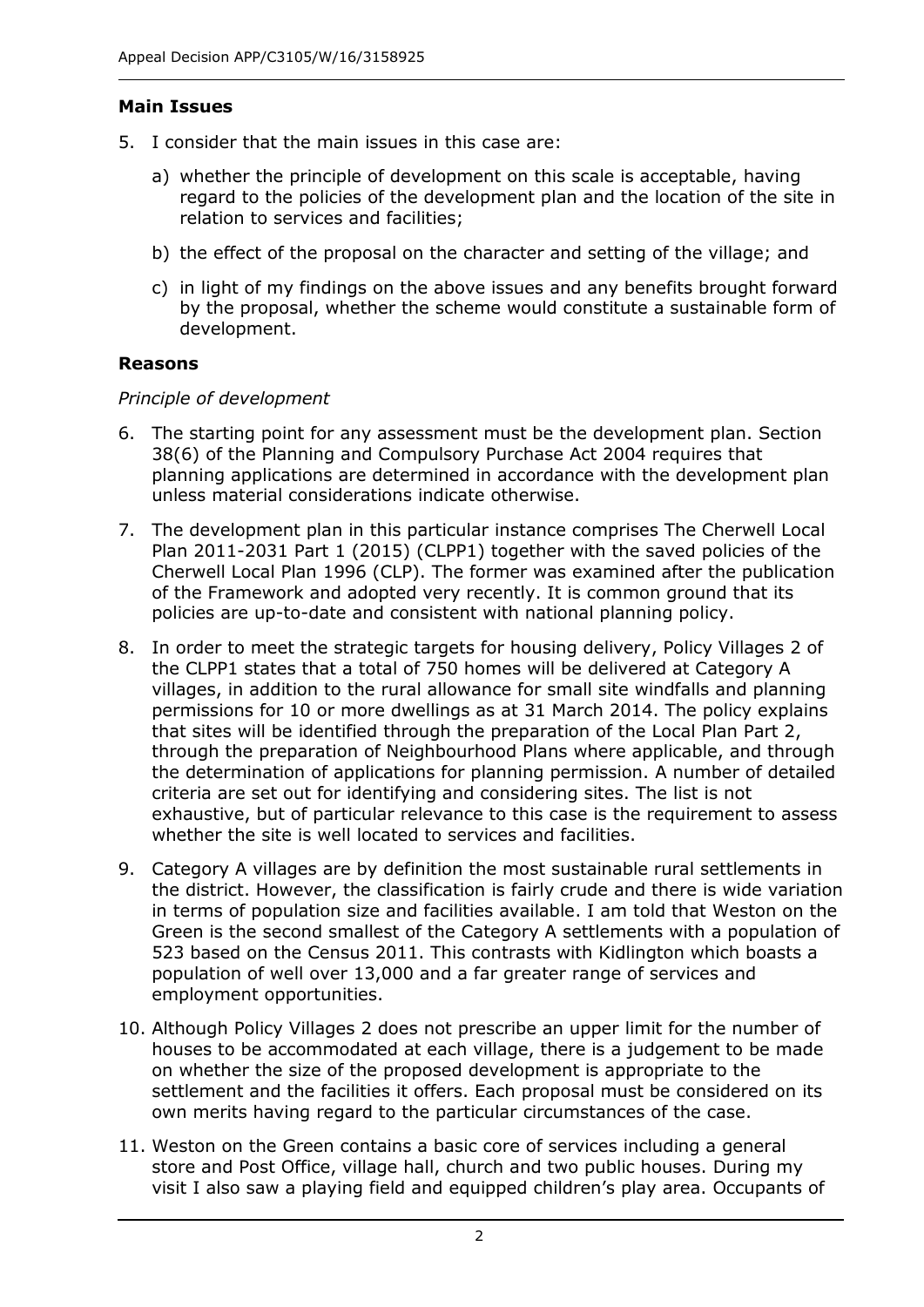the proposed housing scheme would be able to access these facilities on foot via a new section of footway which would be constructed alongside the B430 Northampton Road. The Council considers that the development would have poor connectivity to the existing village but I note that the footpath has already been agreed for the Phase 1 scheme. Having regard to this, and my observations at the site visit, I am satisfied that provision for pedestrians would be safe and that the walking distance to the village shop and other amenities would be within reasonable limits for most people. The new footway would not be lit but then neither is the remainder of the village – hence this factor does not carry significant weight against the scheme.

- 12. Until recently, Weston on the Green was on a bus route between Kidlington and Bicester. I am advised that the service was withdrawn by its operator in July 2016. The appellant contends this to be inconsequential on the basis that the service was infrequent. It is argued that the village retains a 'wide range of services' that reduce the need to use a car. However, it seems to me that the local facilities are limited and there would be an essential need for residents to travel further afield on a regular basis for schooling, healthcare, shopping/leisure and employment opportunities. The now defunct bus service, which comprised four or five buses in each direction on a six day a week basis, was of a reasonable frequency (taken in a rural context) and provided residents with the opportunity to use sustainable modes of transport.
- 13. As it stands, residents now have no real choice of transport other than the private car and community transport. This brings into question the sustainability of the village and the proposed development itself. I have no means of knowing whether Weston on the Green would have achieved Category A status in the absence of a bus service. Nevertheless, the loss of public transport is a significant 'other material consideration' which would justify making a departure from development plan policy.
- 14. I appreciate that additional housing would help to support existing services and facilities in the village. However, there is no substantive evidence to show that these are struggling. Moreover, it seems to me that the vitality of the community can be maintained with fewer new houses. Taken in combination with the Phase 1 approval, I consider that the appeal proposal would result in a disproportionate expansion to the village in population terms. In my opinion, concentrating so many houses in this particular location without public transport would be inherently unsustainable.
- 15. Policy ESD1 of the CLPP1 states that measures will be taken to mitigate the impact of development within the district on climate change. This will include, amongst other things, delivering development that seeks to reduce the need to travel and which encourages sustainable travel options including walking, cycling and public transport to reduce dependence on private cars. Policy SLE4 includes a similar requirement for development to facilitate these travel modes where reasonable to do so. The proposal would conflict with both policies.
- 16. The latest position according to the Council is that 535 dwellings have already been approved under the provisions of Policy Villages 2, with a further 94 units in the pipeline pending the completion of legal agreements. The figure put forward by the appellant is 470 units. Even taking this lower number, and allowing for some non-implementation of permissions, the existing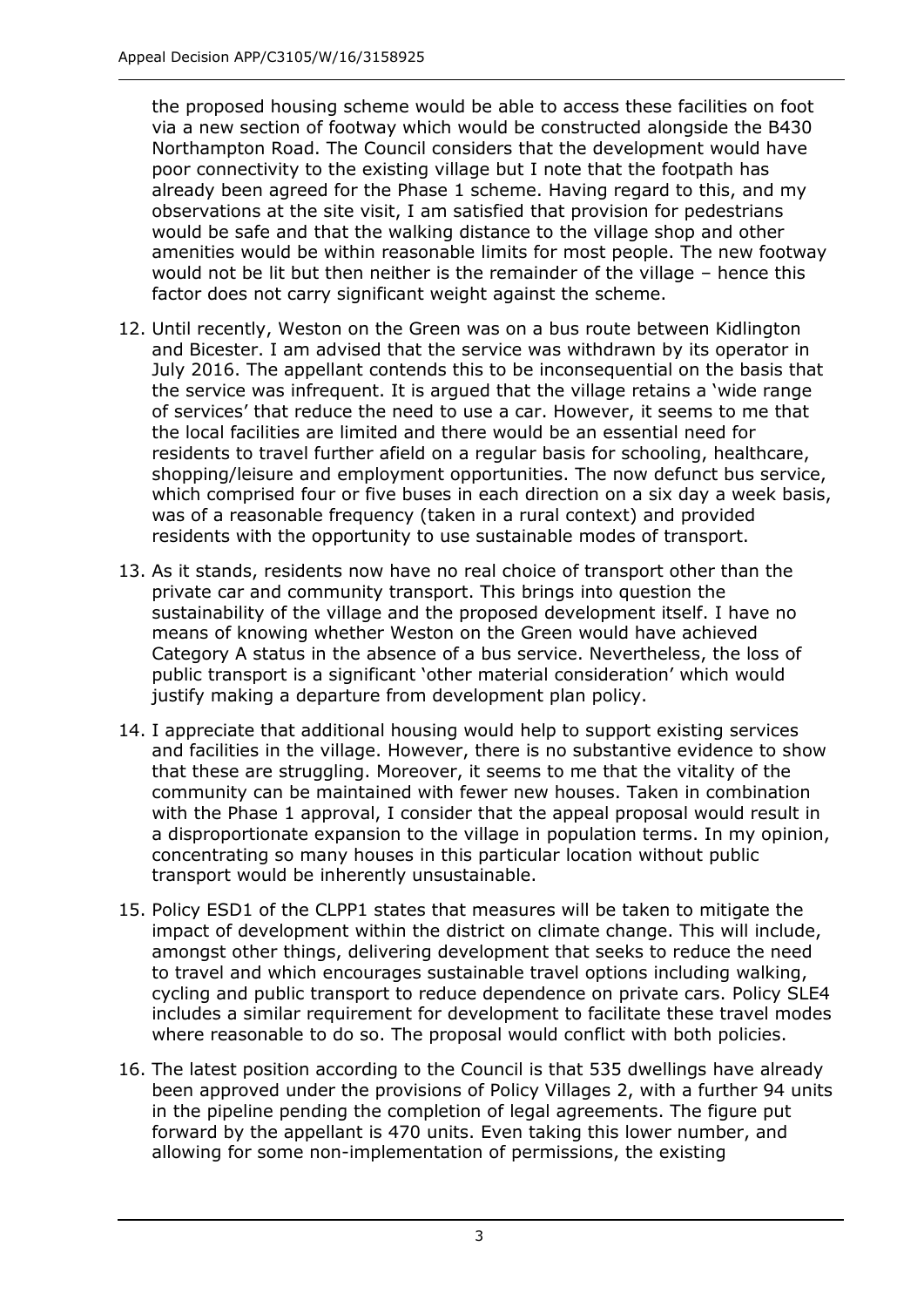commitments will go some considerable way towards meeting the 750 total set out within development plan policy.

- 17. I appreciate that this is not a ceiling. However, it seems to me that there is a high probability of the figure being exceeded early in the plan period. Any significant increase over and above that number would have implications for other Category A villages later in the plan period. Unconstrained growth in the rural areas would threaten the local plan's spatial strategy of biasing housing development towards the main towns of Bicester and Banbury with more limited growth elsewhere. In light of this, and mindful that the ability of the Council to demonstrate a five-year supply of deliverable housing sites is not being disputed, I consider that there is no overriding need for the appeal scheme on housing delivery grounds.
- 18. Given the scale of the proposed development and the non-availability of public transport, I conclude that the principle of development is unacceptable. Accordingly, I find the scheme to be in conflict with Policy Villages 2, Policies ESD1 and SLE4 and the overall spatial strategy of the CLPP1.

# *Effect on character and setting of the village*

- 19. The appeal site comprises a field of about 1.5 hectares located at the northern end of the village, immediately beyond the site for Phase 1. The land is subdivided into paddocks which are used for grazing horses. The topography is relatively flat and there are well established hedgerows along the west and east boundaries.
- 20. The existing hedgerows would partially screen the development in views from the Northampton Road and local public rights of way. I accept the finding of the Landscape and Visual Impact Appraisal that the effect on the wider landscape would be limited. I also acknowledge the intention to provide open space and landscaping as part of the scheme. Notwithstanding this, the proposal would urbanise the northern edge of the village and irreversibly alter its character. In my judgement the incursion of built form into open countryside would unacceptably detract from the rural character and setting of the settlement.
- 21. I appreciate that layout is a reserved matter and that the illustrative site plan can be refined. However, there is nothing to persuade me that this would be anything other than a modern estate type development bolted onto the edge of the village. On the basis of the information before me, I am unable to determine that the scheme would enhance the built environment which is one of the key considerations of Policy Villages 2. Neither can I be satisfied that it would reinforce local distinctiveness in accordance with the requirements of Policy ESD15.
- 22. It was evident from my observations that Weston on the Green has evolved gradually over the years. Modern housing is very much apparent, but recent developments have tended to comprise individual dwellings or small clusters of houses. The result is a comfortable blend of old and new, with the latter being absorbed into the settlement. The proposal, by contrast, when taken together with Phase 1, would be read as a single development of 46 units. In the context of a village of approximately 200 or so dwellings which has developed organically over time, this quantum of development would be materially harmful to the local character and identity.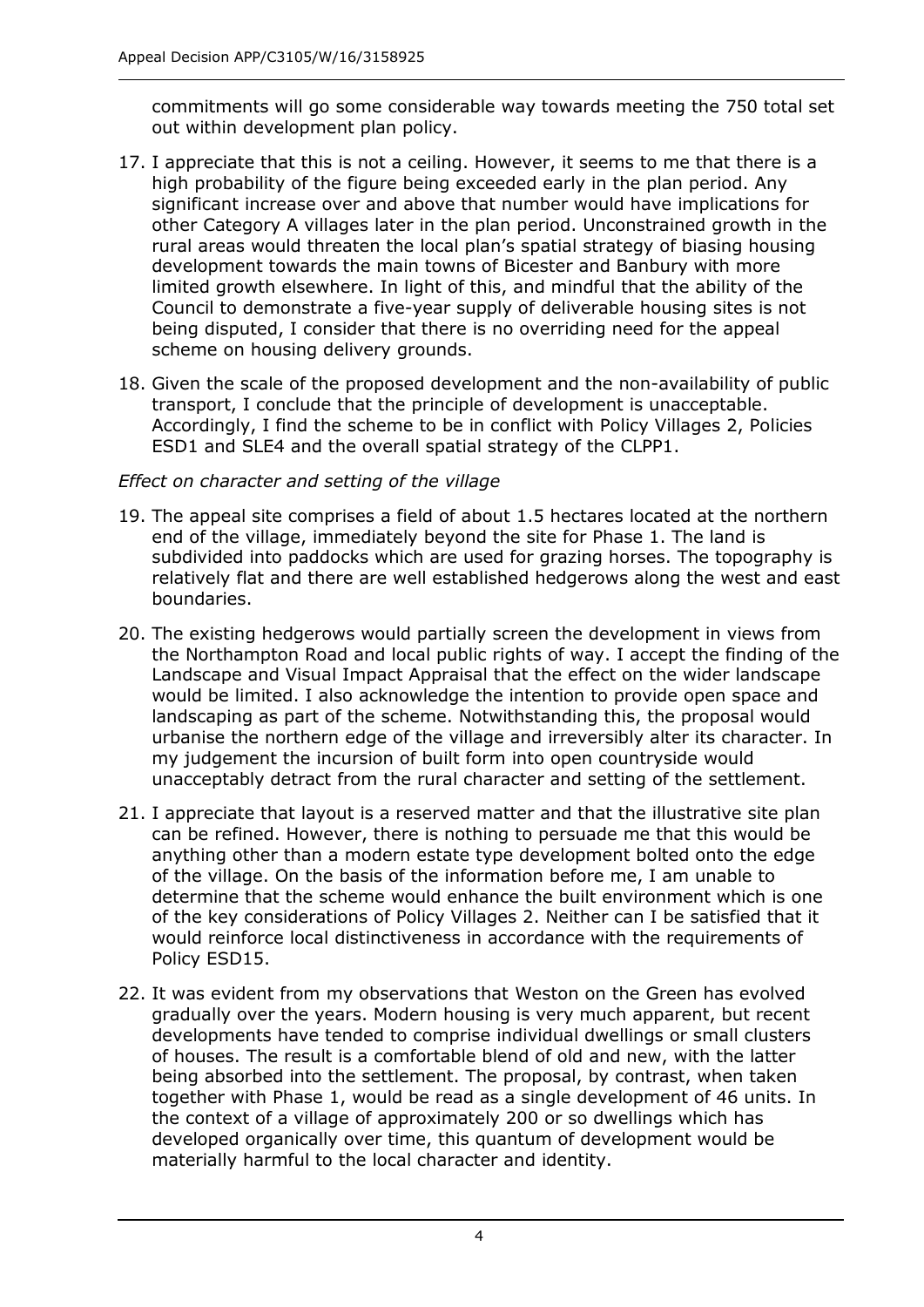- 23. In addition to the policies cited above, Policy ESD13 of the CLPP1 seeks to resist development that would cause undue visual intrusion into the countryside, harm the setting of settlements or be inconsistent with local character. In my view the proposal would conflict with all three criteria.
- 24. Accordingly, I conclude on this issue that the proposal would unacceptably harm the character and setting of Weston on the Green contrary to Policy Villages 2 and Policies ESD13 and ESD15 of the CLPP1.

# **Other Matters**

- 25. The appellant has placed great emphasis on the Strategic Housing Land Availability Assessment (SHLAA) which was updated in 2014. This exercise identified the appeal site and Phase 1 land as having development potential for up to 50 homes. Whilst this is a material consideration it does not take account of the recent changes in public transport provision and this lessens the weight that I can attach to it. In any event, the SHLAA is part of the evidence base for the CLPP1 and does not have the same status as a local plan allocation. It should not prejudge the outcome of a planning application.
- 26. Many of the matters raised by the parish council and local residents have been addressed in my analysis above. However, I have noted a number of other concerns, including in relation to surface water flooding, foul drainage, precedent, highway safety and the effect on heritage assets. I have given these matters careful consideration but based on the information before me they would not constitute reasons to dismiss the appeal.

# **Planning balance**

- 27. The Framework establishes that there are three dimensions to sustainable development: economic, social and environmental. Housing applications should be considered in the context of the presumption in favour of sustainable development. Paragraph 14 explains that proposals that accord with the development plan should be approved without delay.
- 28. There is no suggestion that the development plan is absent, silent or out-ofdate and no challenge to the Council's assertion that it is able to demonstrate a five-year supply of deliverable housing sites. Consequently, the second limb of paragraph 14 is not engaged.
- 29. The proposal would result in the delivery of additional market and affordable housing, the latter being 35% of the total number of units in accordance with Policy BSC3 of the CLPP1. The provision of dwellings of different tenures, including family homes, would constitute a social benefit of granting planning permission and this factor attracts significant weight.
- 30. The scheme would create jobs during the construction phase and increase spending from new residents in the local economy. It would also help to support services in the village. The local authority would gain financially from increased Council Tax revenues and monies from the New Homes Bonus. These all constitute economic benefits which carry modest weight in favour of the development.
- 31. Set against this, the absence of any public transport opportunities means that future residents would be heavily reliant upon the private car for accessing schooling, healthcare, shopping/leisure and employment opportunities. The